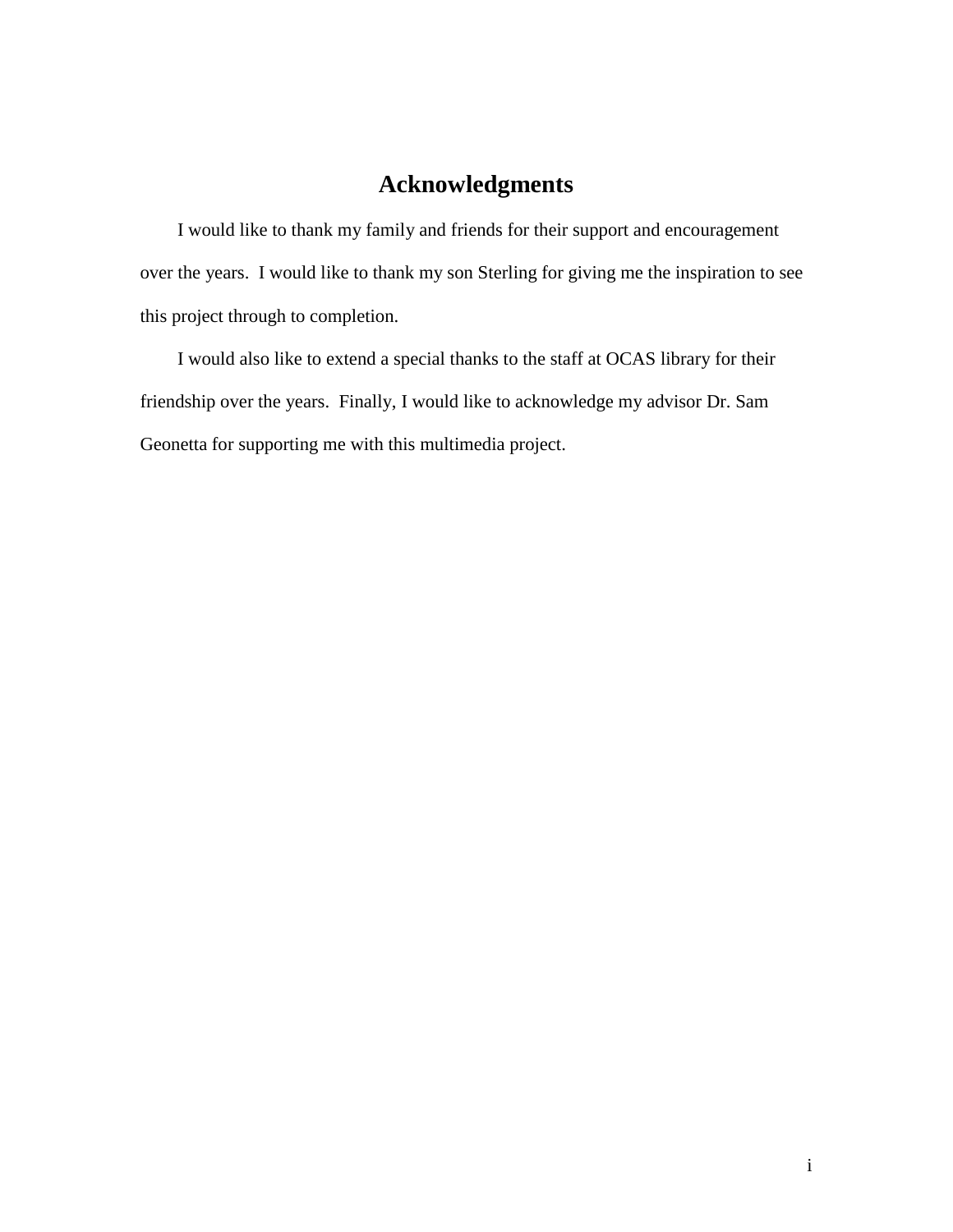# **Dedications**

 This project is dedicated to the students, faculty and staff members of Marva Collins Preparatory School of Cincinnati Inc. I would also like to extend a special dedication to Mrs. Cleaster Whitehurst Mims for her vision, support and determination for the success of the school and its children.

 "Nothing in the world can take the place of persistence. Talent will not; nothing is more common then unsuccessful men with talent. Genius will not; unrewarded genius is almost a proverb. Education will not; the world if full of educated derelicts. Persistence and determination alone are omnipotent." \*

\*Calvin Coolidge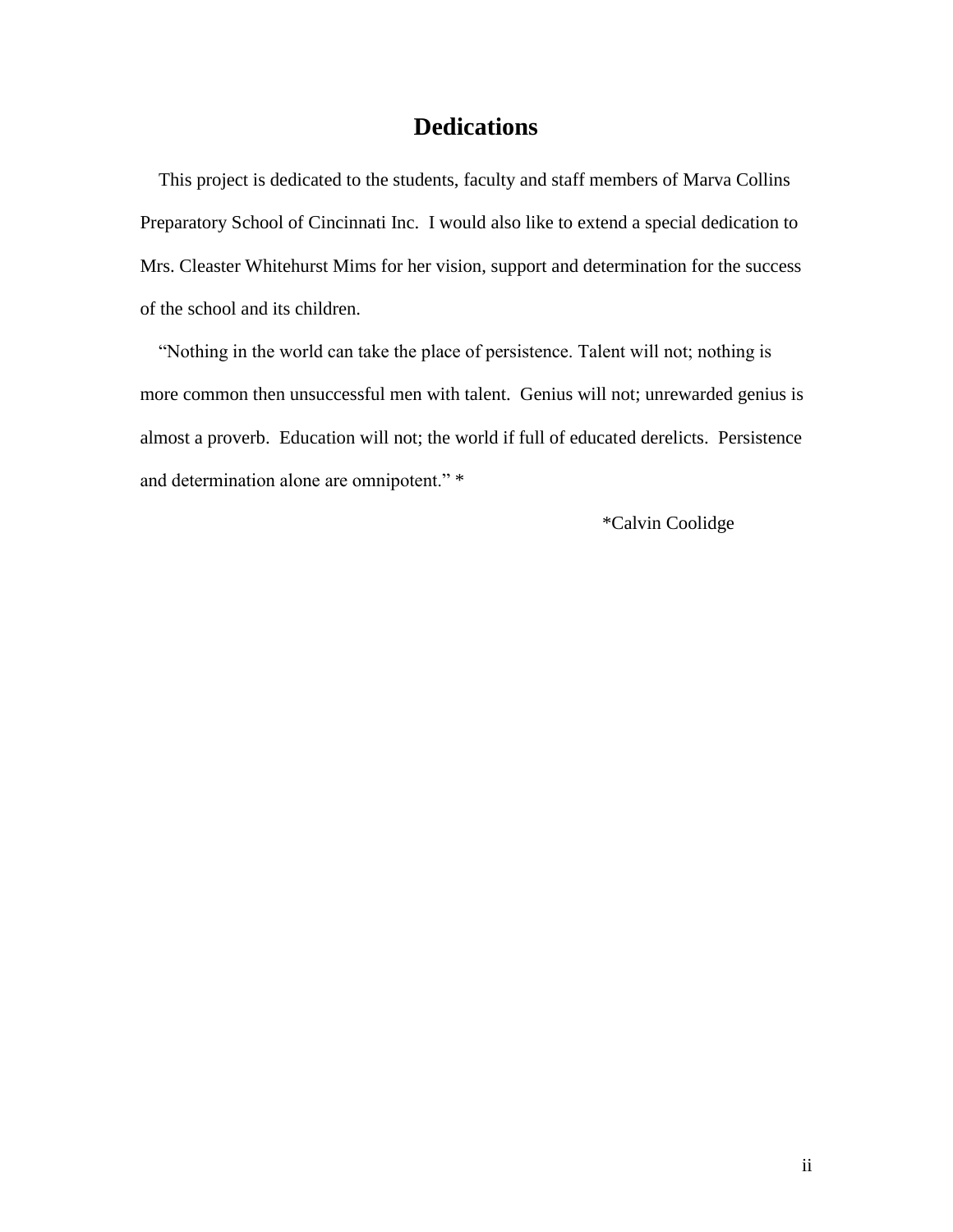# **Table of Contents**

| <b>Section</b> |                                         | Page           |
|----------------|-----------------------------------------|----------------|
|                | Acknowledgements                        | $\mathbf{1}$   |
|                | Dedication                              | $\mathbf{ii}$  |
|                | <b>Table of Contents</b>                | 111            |
|                | List of Figures                         | iv             |
|                | Abstract                                | V              |
|                | 1. Statement of the Problem             | $\mathbf{1}$   |
|                | 1. 1 Definition of the Need             |                |
|                | 2. Product Description and Intended Use | $\overline{2}$ |
| 3.             | The User Profile                        | $\overline{2}$ |
| 4.             | Design Protocols                        | 4              |
|                | 4.1 Flowchart                           | 5              |
|                | 4.2 Interface design/navigation         | $\overline{4}$ |
|                | 4.3 Icons/graphical symbols             | $\overline{4}$ |
|                | 4.4 Color Scheme                        | $\overline{4}$ |
|                | 4.5 Help                                | $\overline{4}$ |
| 5.             | Timeline                                | 6              |
| 6.             | Resources                               | 7              |
|                | 6.1 Hardware/software needs             | 7              |
|                | 6.2 Cost                                | 7              |
|                | 6.3 Proposed source of funding          | 8              |
| 7.             | Deliverables                            | 8              |
| 8.             | Proof of Design                         | 9              |
| 9.             | <b>Conclusions and Recommendations</b>  | 10             |
| 10.            | <b>Table of Contents</b>                | 11             |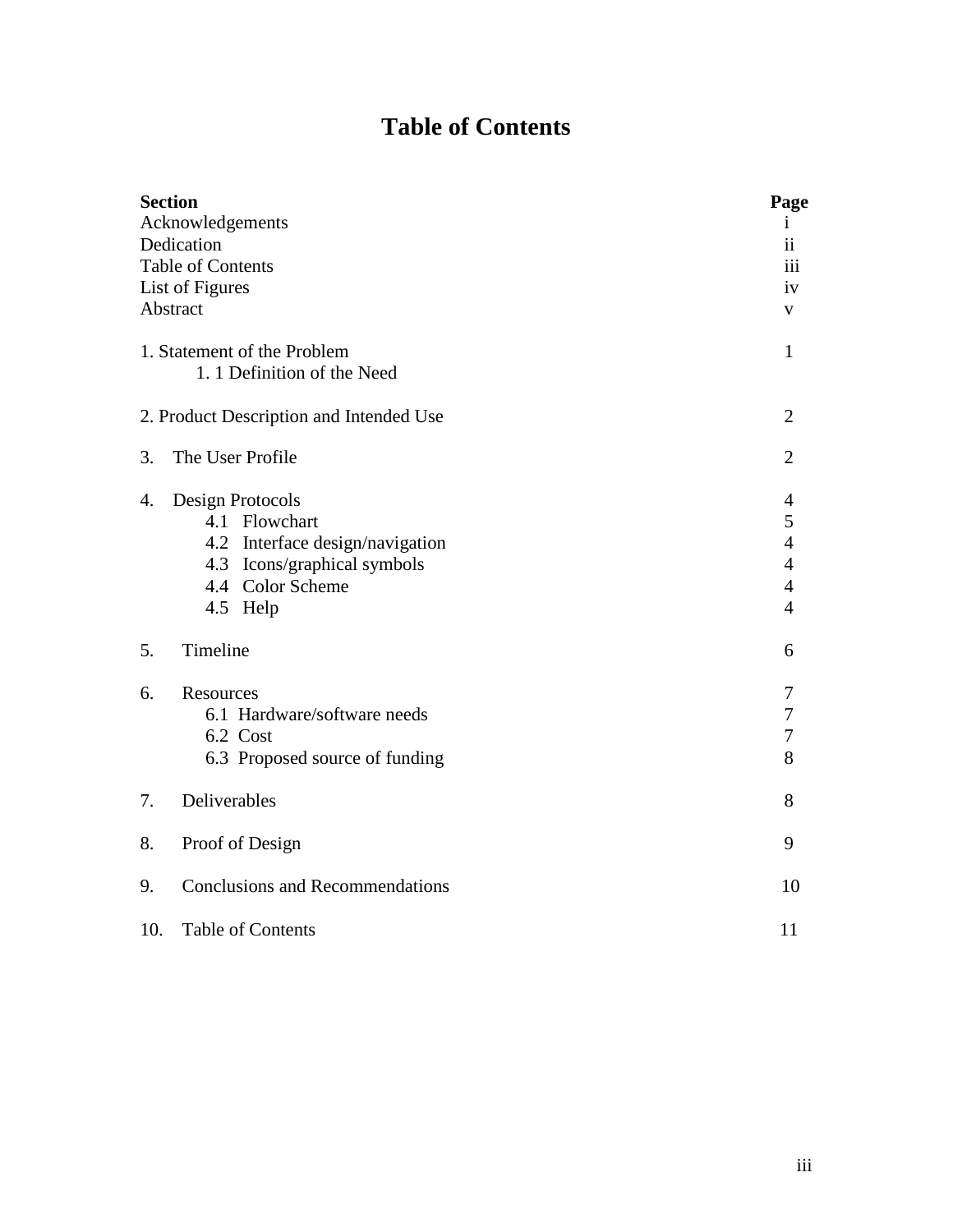# **List of Figures**

| Figure 1. | Flowchart of Web site |  |
|-----------|-----------------------|--|
| Figure 2. | Timeline              |  |
| Figure 3. | <b>Cost Chart</b>     |  |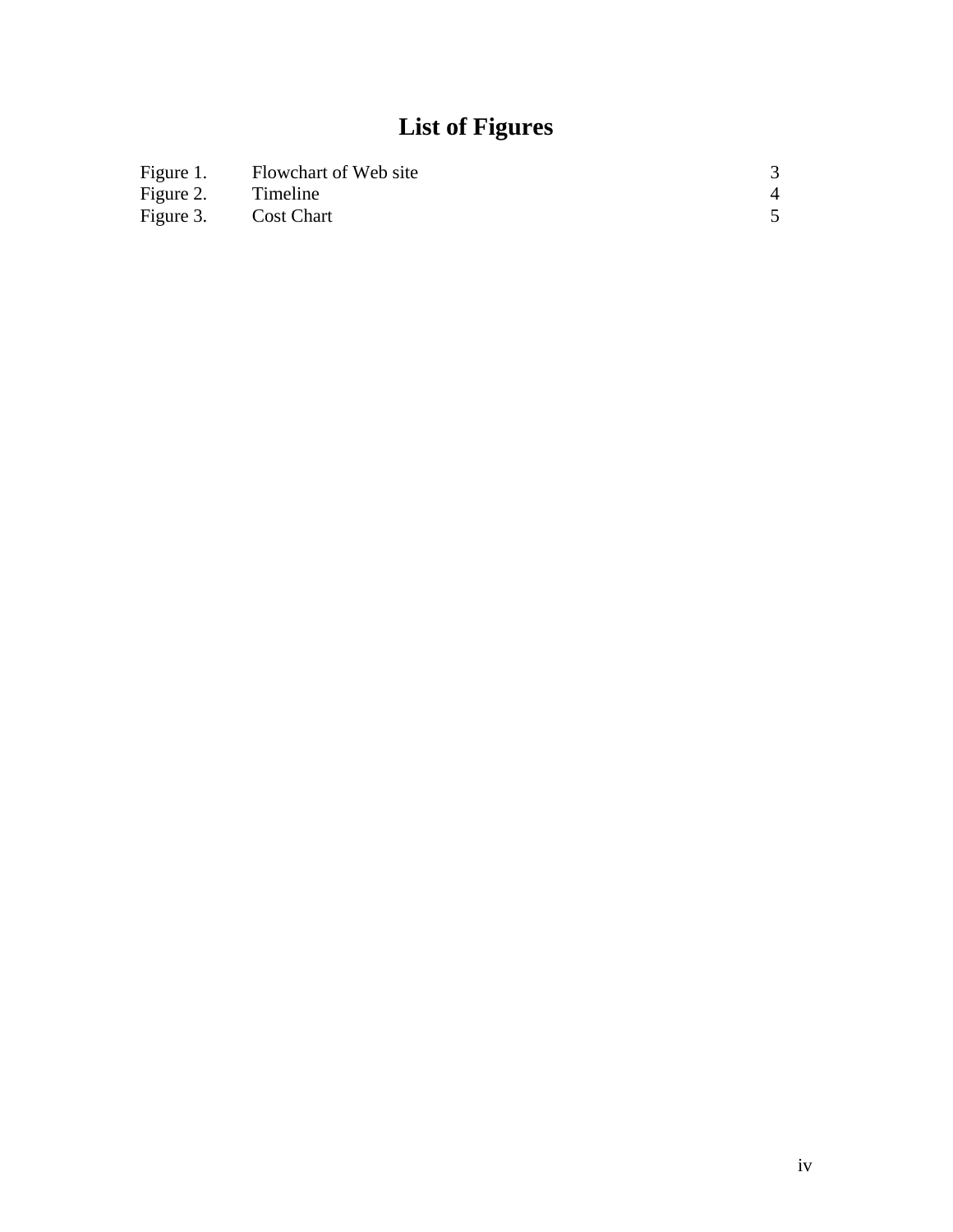# **Abstract**

This project implements a Web site at Marva Collins Preparatory School of Cincinnati. The primary users of this site will be parents, students, faculty and staff of the school. The Web site provides a calendar of events, faculty and staff information and useful links for users. An online enrollment application form is also provided and a classroom curriculum. A drop down box helps users navigate through this site.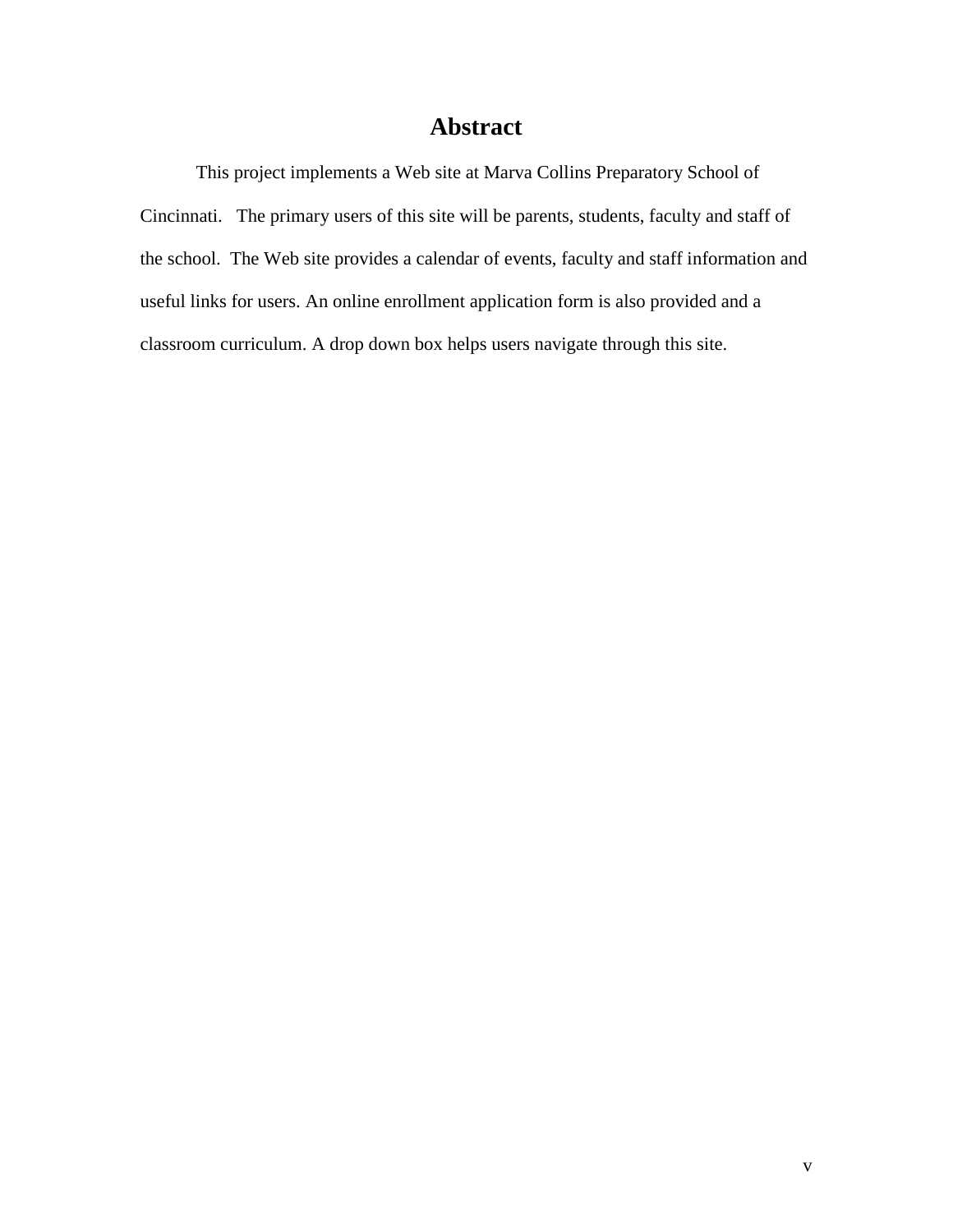## **Marva Collins Preparatory School of Cincinnati Web Site**

#### **1. Statement of the Problem**

There is a growing disparity between individuals who have access to information and those who don't. Children who are given access to computers and the Internet at a younger age, as compared to those who don't, appear to have a stronger knowledge base. These children have also developed skills such as typing, working in a Windows personal computing environment, and the simple manipulation of a mouse (1, p. 22). These skills may seem minute, but in today's job market these are skills necessary to perform most basic tasks.

#### **1.1 Definition of the need**

I have spoken to Cleaster Mims, director and CEO of Marva Collins Preparatory School. She expressed an interest in the development of a Web site for the school. Mrs. Mims understands the importance of introducing children to new and advanced technologies, she believes that a Web site at Marva Collins Preparatory will introduce the students to new and emerging technologies. A new computer lab has been setup, and forty-five brand new computers have just been purchased for the school. Mrs. Mims and myself believe that a Web site developed for the school is great timing, because of the new computers, this will give the students access to the Web site (3).

There are several problems facing use of computer technology by children at the school. First, many of the children have not been introduced to computers and Internet technology. Second, there are so many Web sites, with many of them not safe for children. Third, there is no place on the Internet that is geared to the community of users at Marva Collins. Fourth, Mrs. Mims would like to find

1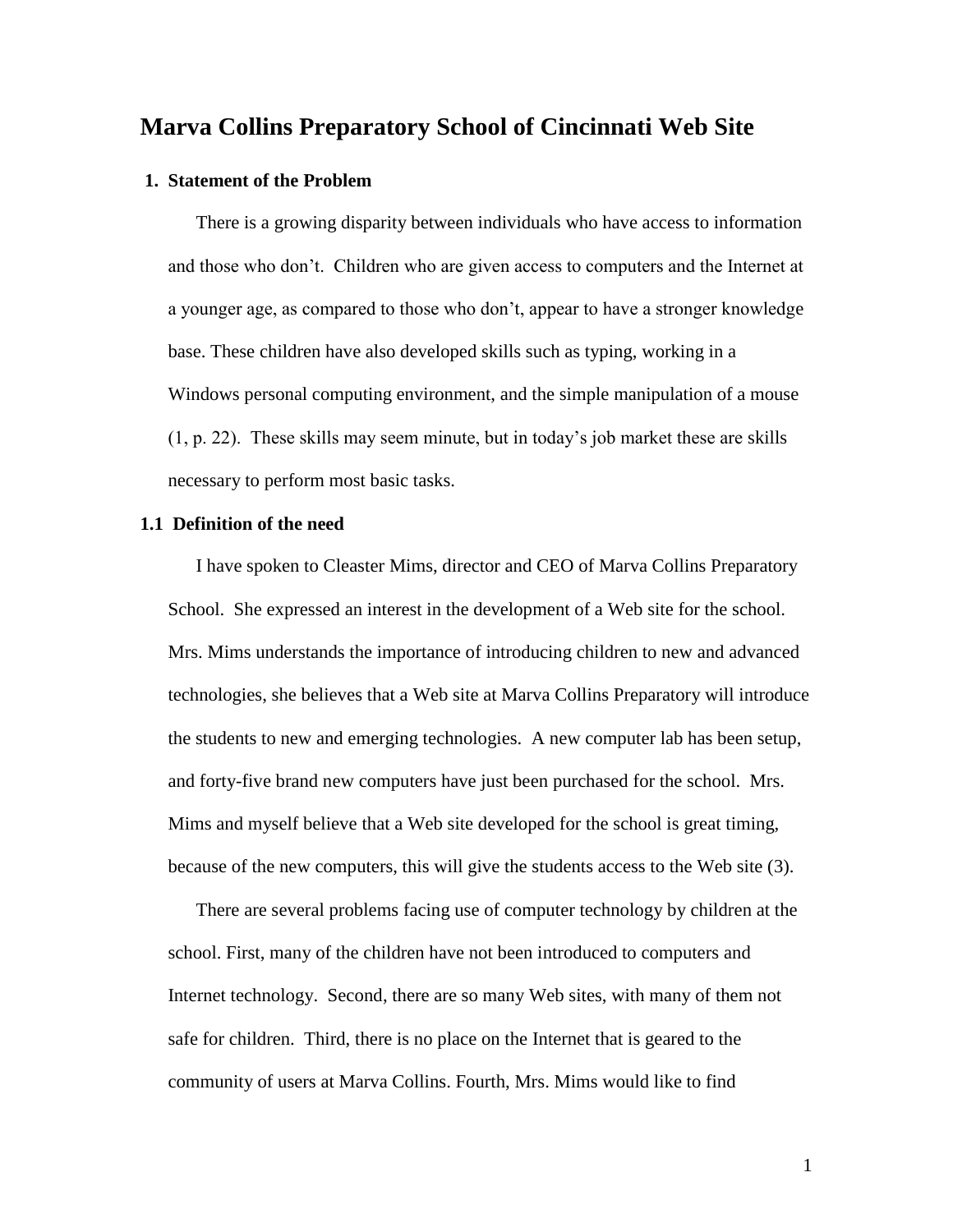alternative ways to promote the interest of the school using the Web. And fifth, students, faculty, and staff members need a site on the Internet that is specifically for them (6).

#### **2. Product Description and Intended Use**

I believe that Marva Collins Preparatory School of Cincinnati is arguably one of the most distinguished schools in the city of Cincinnati. Marva Collins has been a respected private institution for the past 11 years; it receives most of its funding through tuition reimbursements and donations. Since its establishment in 1990, Marva Collins Preparatory School has been highlighted in many local and national newspapers praising its continued academic success (5, p. 1). I believe a highly regarded school such as Marva Collins Preparatory School of Cincinnati, should have a Web site in place. The parents will benefit from this Web site because they can obtain 24-hour information about activities, parent-teacher conferences, or meetings they need to attend. The students will benefit from this site because it will introduce many of them to the Internet and Web technology. The faculty and staff can benefit from this site because it will provide them a central location for posting and receiving necessary information. As you can see from these examples the parents, students, faculty and staff members deserve a site of their own.

I developed a Web site for the Marva Collins Preparatory School. This Web site solves three of the main problems. First, it gives the students a safe starting point when surfing the Web, and contains images, links and navigation buttons. Second, it gives the parents, faculty, and staff members a point of interest that is specific to their needs. They have access to classroom schedules and stay reminded of upcoming

2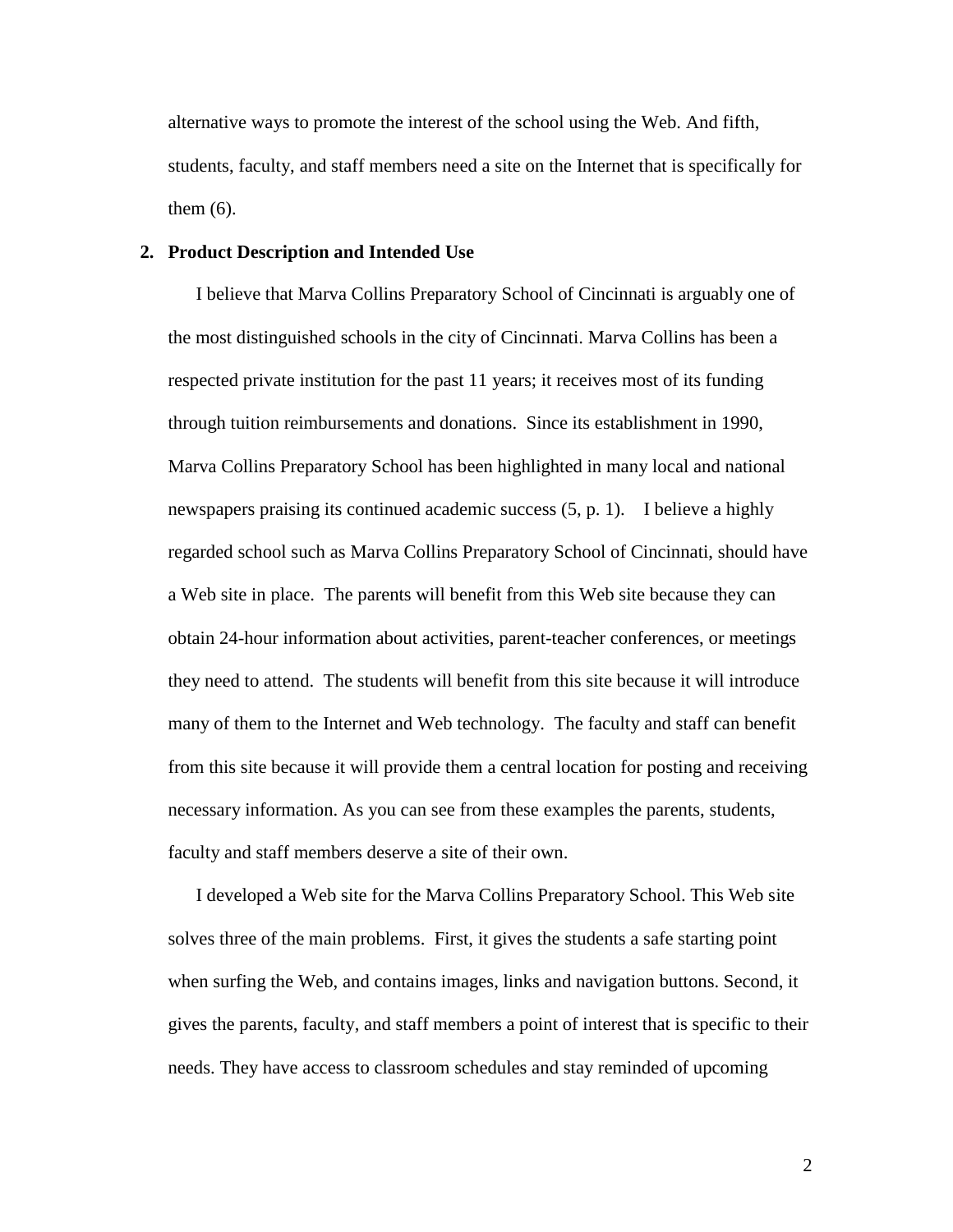meetings and current events. This Web site also promotes interest in the school by listing events, activities, and fundraisers that the community can take part in. This Web site also serves as selling point for potential students as well as individuals who wish to use the school's resources for community activities.

#### **3. The User Profiles**

The target user groups for this Web site are the students, parents, faculty and staff. Because I am a parent, whose child currently attends the school, I have spoken to other parents, and they have expressed interest in this Web site. Many of the parents whom I've spoken with are familiar with the Internet, and many would like to see an Internet site that could give them more information about what's going on at Marva Collins Preparatory. Many of the children whom I've spoken with are also familiar with the Internet and have used the Web to play games. Many of the teachers that I have spoken to at Marva Collins have done research on the Internet, and are familiar with Web technology, they believe a Web site could become a community in which all users could benefit.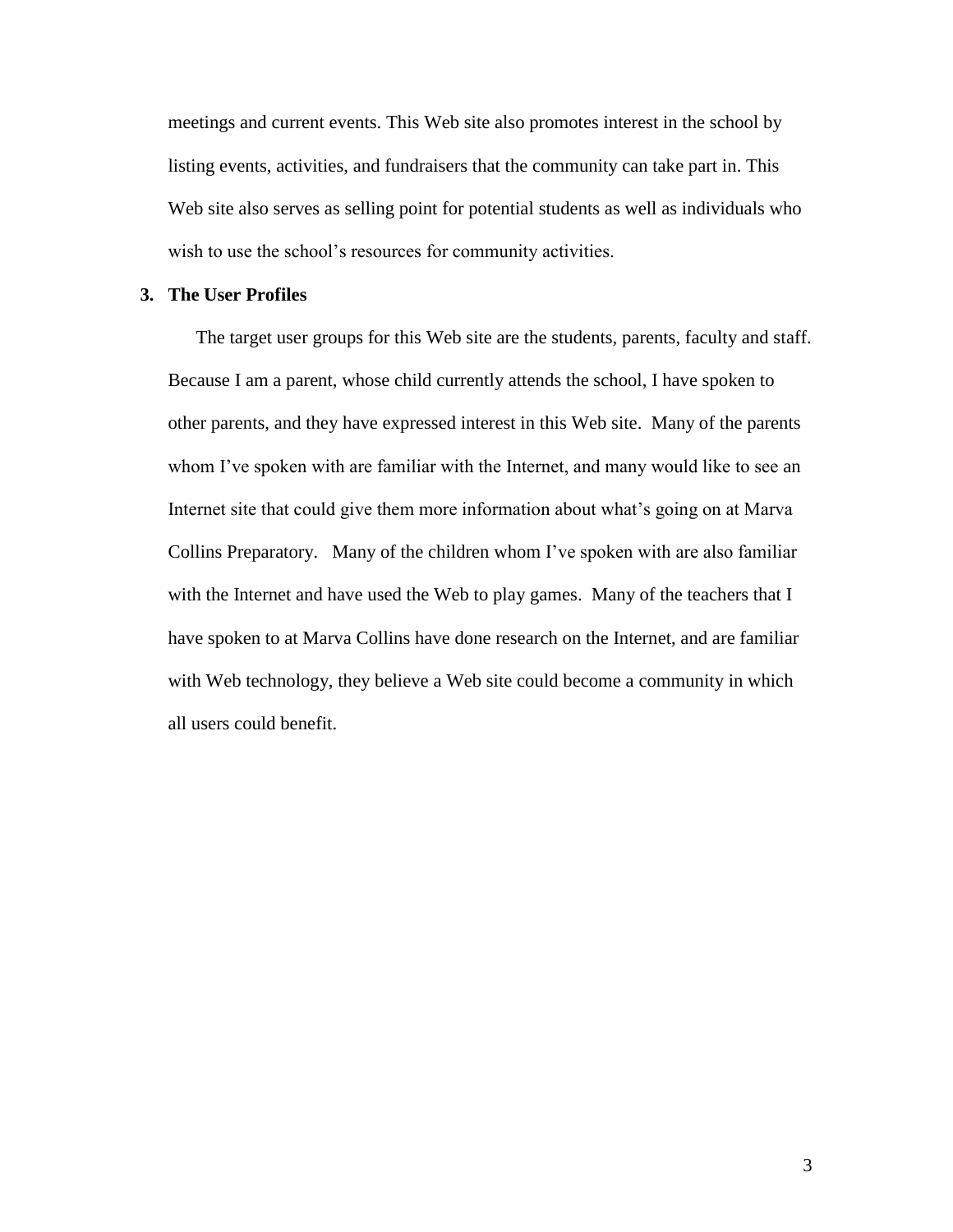#### **4. Design Protocols**

- 4.1 Flowchart :
	- A. See Figure 1.
- 4.2 Interface design/navigation:
	- A. The user moves through the Web site using links and buttons created with Macromedia Flash.
- 4.3 Icons/graphical symbols:
	- A. The Web site contains images of the students, faculty and staff at work and play. Images of both campuses will be background watermarks.
- 4.4 Color Scheme:
	- A. The background colors are orange and red, but also contain watermarks of images of the school.
	- B. The foreground has black text and have the words of the school in red.
	- C. The school's logo appears on every page.
- 4.5 Help:
	- A. Help is provided with a drop down box on every page, this also helps User's navigate to the other pages within the site.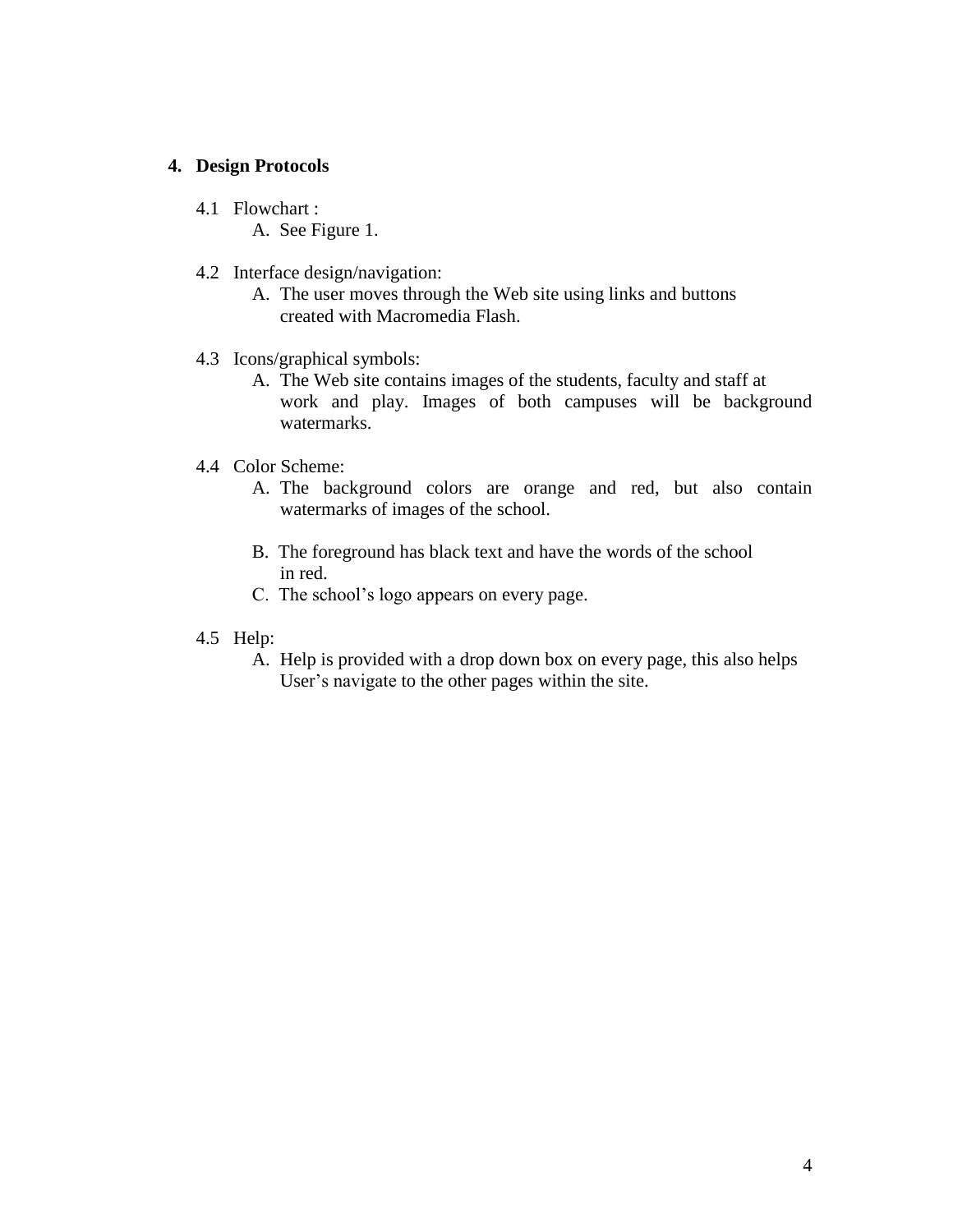

**Figure 1. Flow chart of the Web site**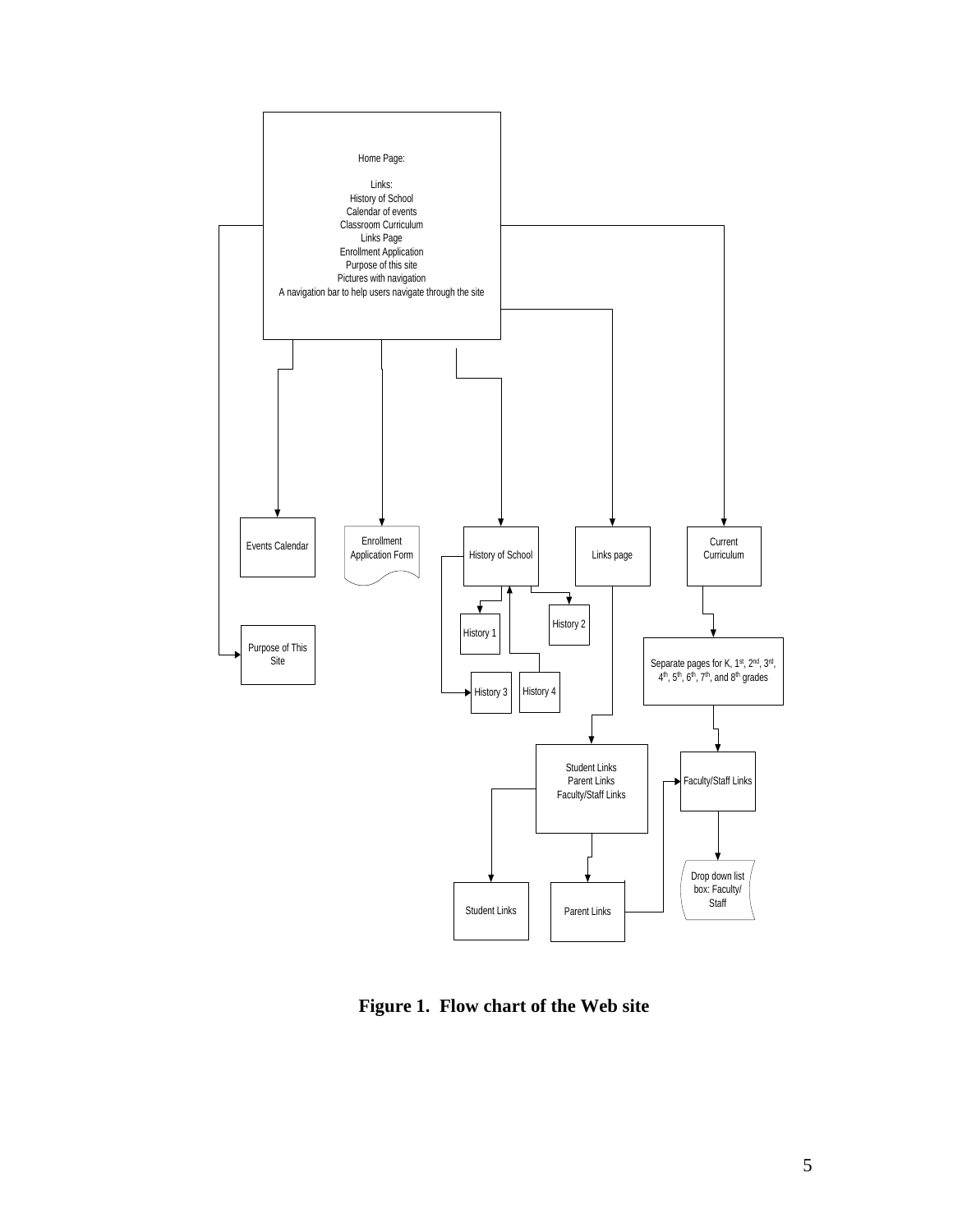## **5. Timeline:**

| <b>Task Name</b>                    | <b>Start Date</b> | <b>End Date</b> | <b>Duration/Days</b> |
|-------------------------------------|-------------------|-----------------|----------------------|
| <b>Senior Design I</b>              | 01/03/01          | 03/17/01        | 76                   |
| -Feasibility Study                  | 01/08/01          | 01/15/01        | 7                    |
| -Interviews                         | 02/08/01          | 02/08/01        | 1                    |
| -Reading                            | 01/10/01          | 03/11/01        | 60                   |
| -Research                           | 01/10/01          | 03/10/01        | 60                   |
| -Progress Report 1                  | 02/05/01          | 02/05/01        | 1                    |
| -Report                             | 02/06/01          | 03/05/01        | 29                   |
| -Rough Draft                        | 02/06/01          | 02/12/01        | 6                    |
| -First Draft                        | 02/08/01          | 02/19/01        | $\overline{7}$       |
| -Progress Report 2                  | 02/26/01          | 02/26/01        | $\overline{1}$       |
| -Final Draft                        | 02/28/01          | 03/05/01        | 16                   |
| -Presentation                       | 03/12/01          | 03/16/01        | 3                    |
| -Final Presentation                 | 03/16/01          | 03/16/01        | $\mathbf 1$          |
|                                     |                   |                 |                      |
| <b>Senior Design II</b>             | 06/17/01          | 08/29/01        | 73                   |
| -Develop Prototype                  | 06/26/01          | 08/15/01        | 51                   |
| -Web page design                    | 06/26/01          | 08/15/01        | 50                   |
| -Graphic Design                     | 06/27/01          | 08/16/01        | 51                   |
| -Incorporation of Links             | 08/02/01          | 08/18/01        | 16                   |
| -Report                             | 06/29/01          | 08/08/01        | 41                   |
| -Rough Draft                        | 07/17/01          | 07/25/01        | 8                    |
| -First Draft                        | 07/17/01          | 08/08/01        | 23                   |
| -Final Draft                        | 08/10/01          | 08/27/01        | 10                   |
| -Presentation                       | 08/15/01          | 08/29/01        | 15                   |
| -Check Prototype                    | 08/15/01          | 08/27/01        | 13                   |
| -Slide Preparation                  | 08/22/01          | 08/28/01        | $\overline{7}$       |
| -Final Presentation                 | 08/29/01          | 08/29/01        | $\mathbf{1}$         |
|                                     |                   |                 |                      |
| <b>Senior Design III</b>            | 01/06/02          | 03/13/02        | 67                   |
| -Incorporation of additional images | 02/06/02          | 03/4/02         | 27                   |
| -Draft of Final Report              | 02/06/02          | 02/20/02        | 15                   |
| -Completion of necessary pages      | 01/06/02          | 03/4/02         | 65                   |
| -Connecting all links & pages       | 01/06/02          | 03/4/02         | 65                   |
| -Final Product Test                 | 01/06/02          | 03/12/02        | 73                   |
| -Report                             | 02/06/02          | 03/06/02        | 28                   |
| -Final Presentation                 | 03/13/02          | 03/13/02        | $\mathbf{1}$         |

| <b>Figure 2. Timeline for completion</b> |  |  |  |
|------------------------------------------|--|--|--|
|------------------------------------------|--|--|--|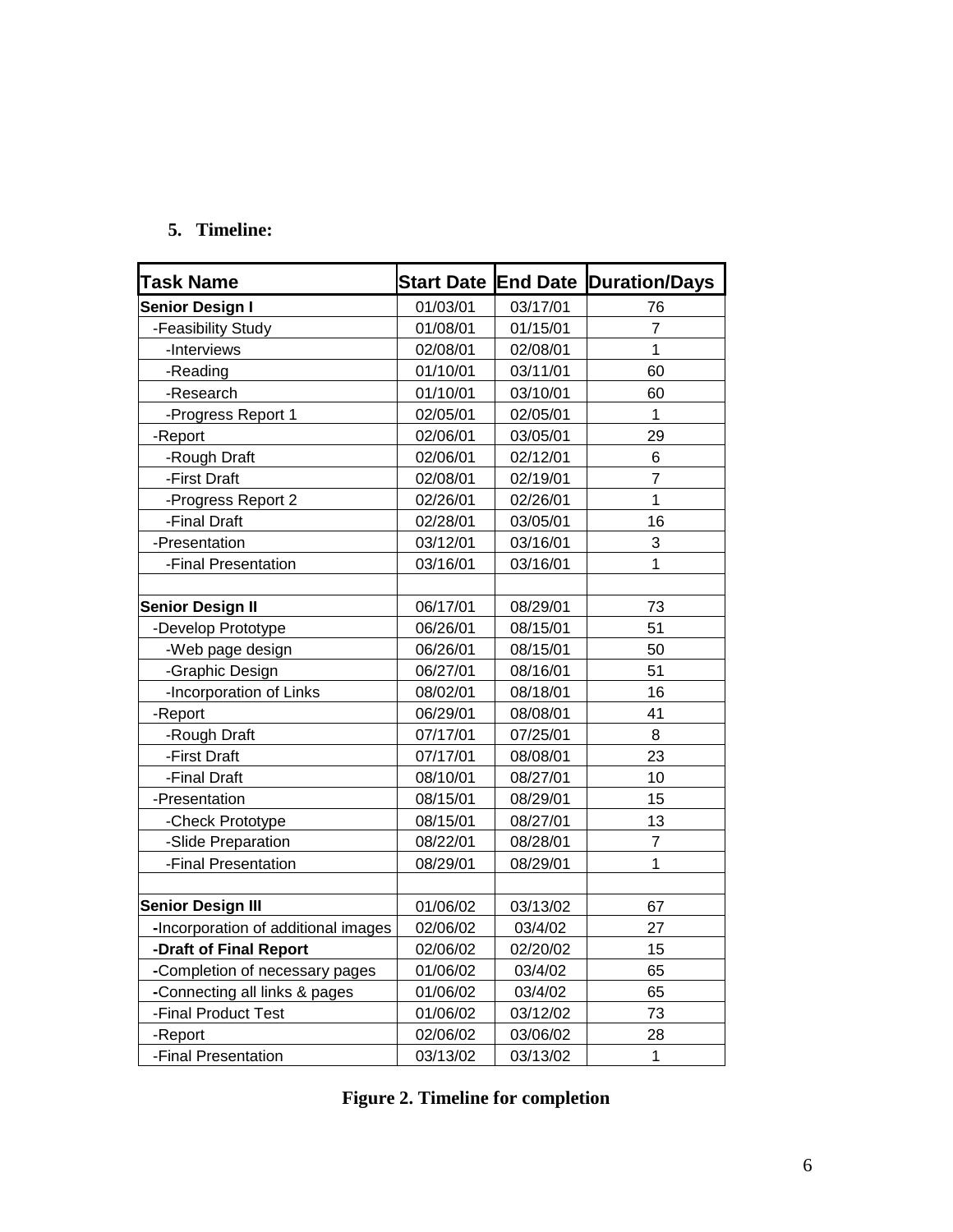## **6. Resources:**

### **6.1 Hardware/ Software needs:**

- 700 MHz Pentium III processor
- Windows 98/2000 or higher
- 100 Mb available disk space, 50 Mb of virtual memory function
- 64 Mb RAM
- **D** Mouse
- CD-ROM
- "19 SVGA monitor
- Scanner or digital camera
- Macromedia Flash
- Macromedia Dreamweaver
- Internet Explorer 5.0
- Microsoft Access
- Adobe Photoshop 6.0

## **6.2 Cost:**

| Hardware/Software requirements:                          | Cost:      |
|----------------------------------------------------------|------------|
| 700 MHz Intel Pentium II processor/ with<br>attachments. | \$2,500.00 |
| Windows 98/2000                                          | 250.00     |
| Microsoft FrontPage 2000                                 | 149.00     |
| Macromedia Flash                                         | 1,099.00   |
| Macromedia Dream Weaver                                  | 449.00     |
| Adobe publishing collection                              | 999.00     |
| <b>Total Cost</b>                                        | \$5,446.00 |

## **Figure 3. Cost**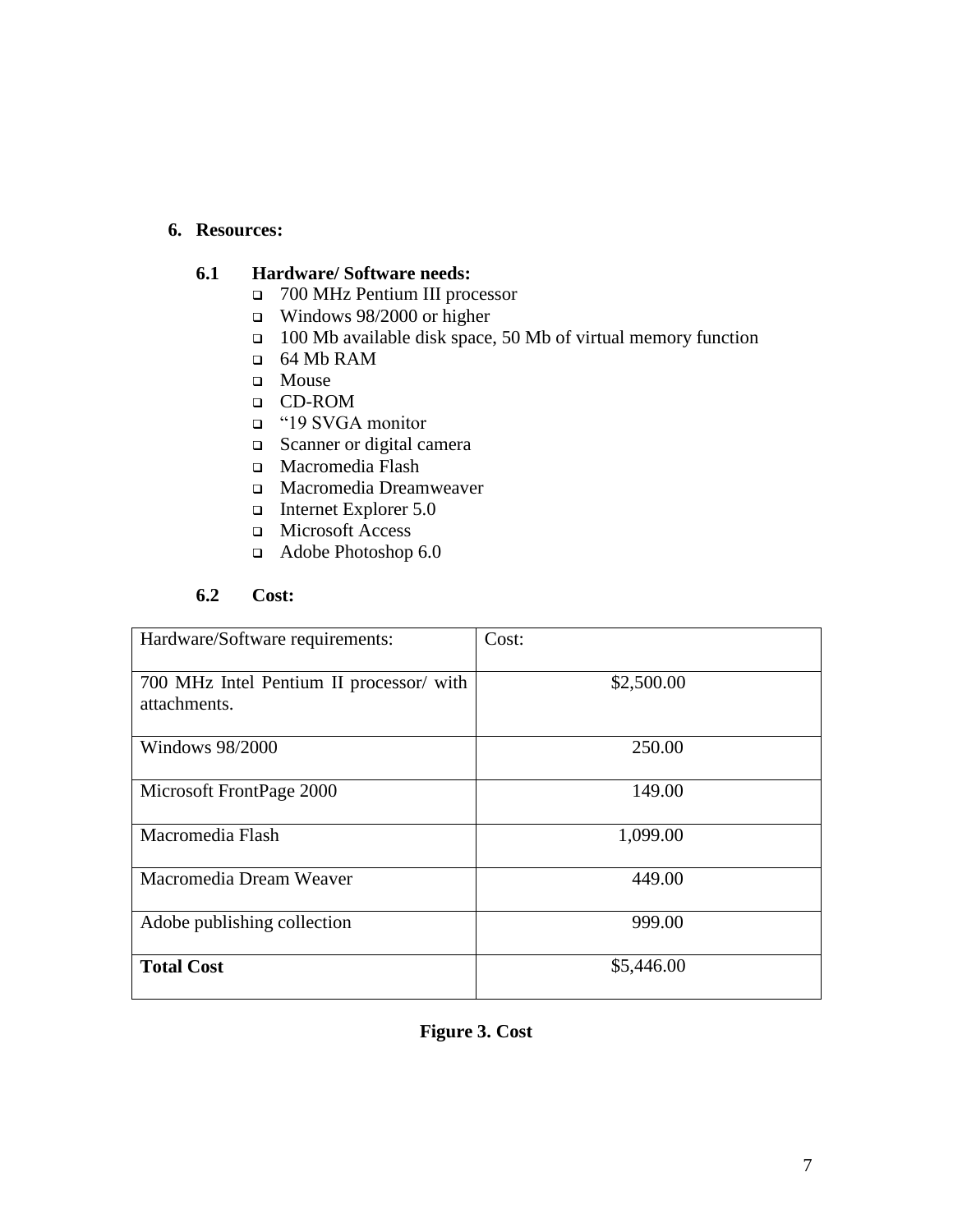## **6.3 Proposed source of funding:**

Funding was provided in part by Marva Collins Preparatory School. Any additional funding was provided by myself.

## **7. Deliverables**

The deliverables for this project are as follows:

- Interactive pages using Macromedia's Flash for text and buttons
- Information on calendar of events using a Web table
- A drop-down help box for navigation through the site
- Application for enrollment using an online application form
- History of the school: -This is a Web page that has the school's history.
- A links page for parents, students, faculty/staff: -The Links page contains several links of interests for each user group.
- Classroom curriculum
- A drop-down list box of faculty and staff contact information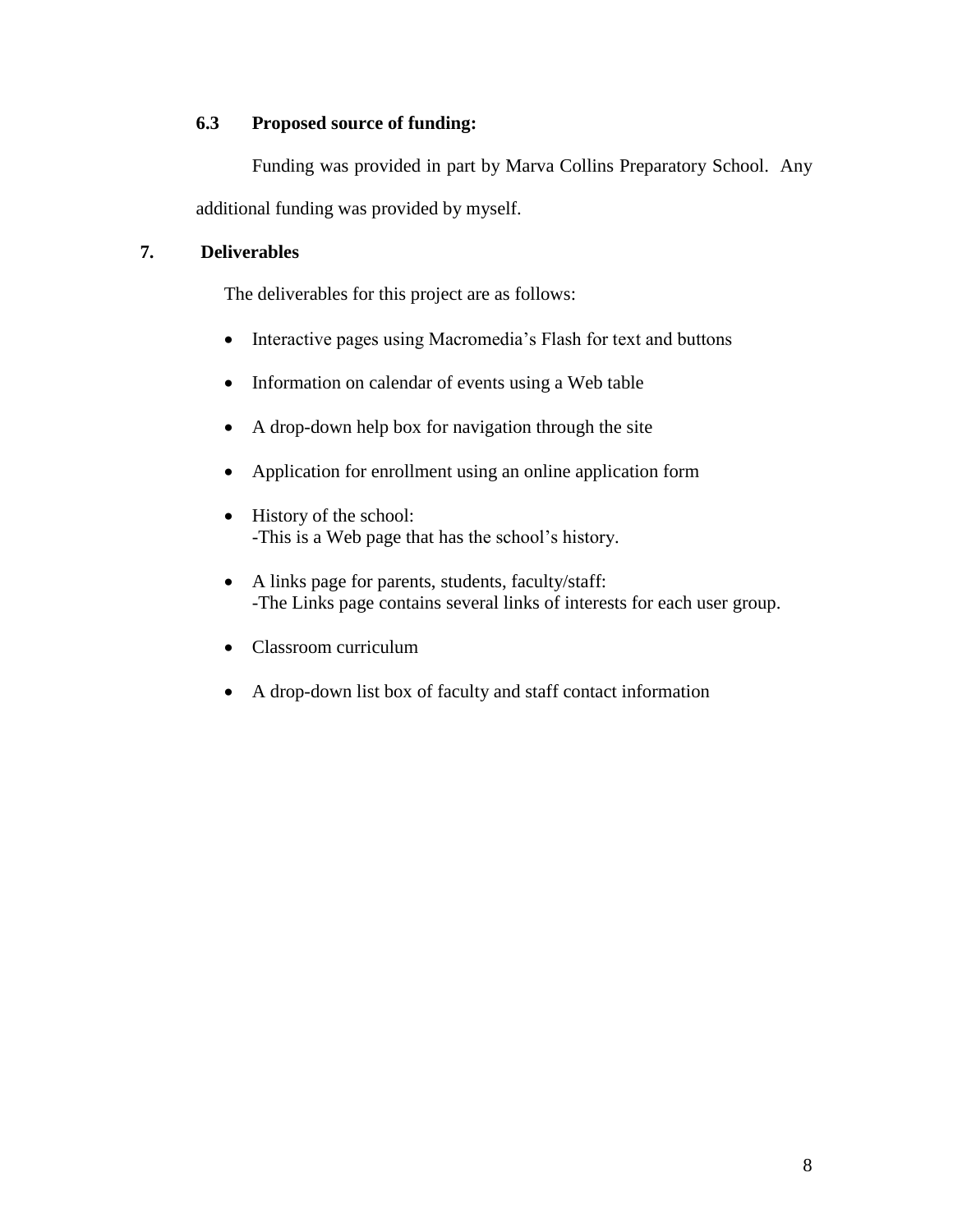## **8. Proof of Design**

This multimedia project was developed with the intentions of providing the parents, teachers, faculty and students of Marva Collins Preparatory School of Cincinnati a point of interest that is specific to their needs. This Web site is well suited for providing interactivity; it was created using Macromedia's Flash 5.0, and Dreamweaver 5.0. All of my deliverables have been accomplished. This Web site provides interactivity with the use of buttons and links created by Macromedia's Flash. This Site contains: a calendar of events, a history of the school, a classroom curriculum, a drop-down list box of faculty and staff information, and an online application form for enrollment using an online Web page form.

This project has educated me on computer applications, computer connectivity, multimedia production and technical communication. I have learned how to develop technical documentation, and through this experience I can certainly train others who are interested in creating their own Web site. I have become proficient with many computer applications. This will allow me to develop solutions for the communication and management of information.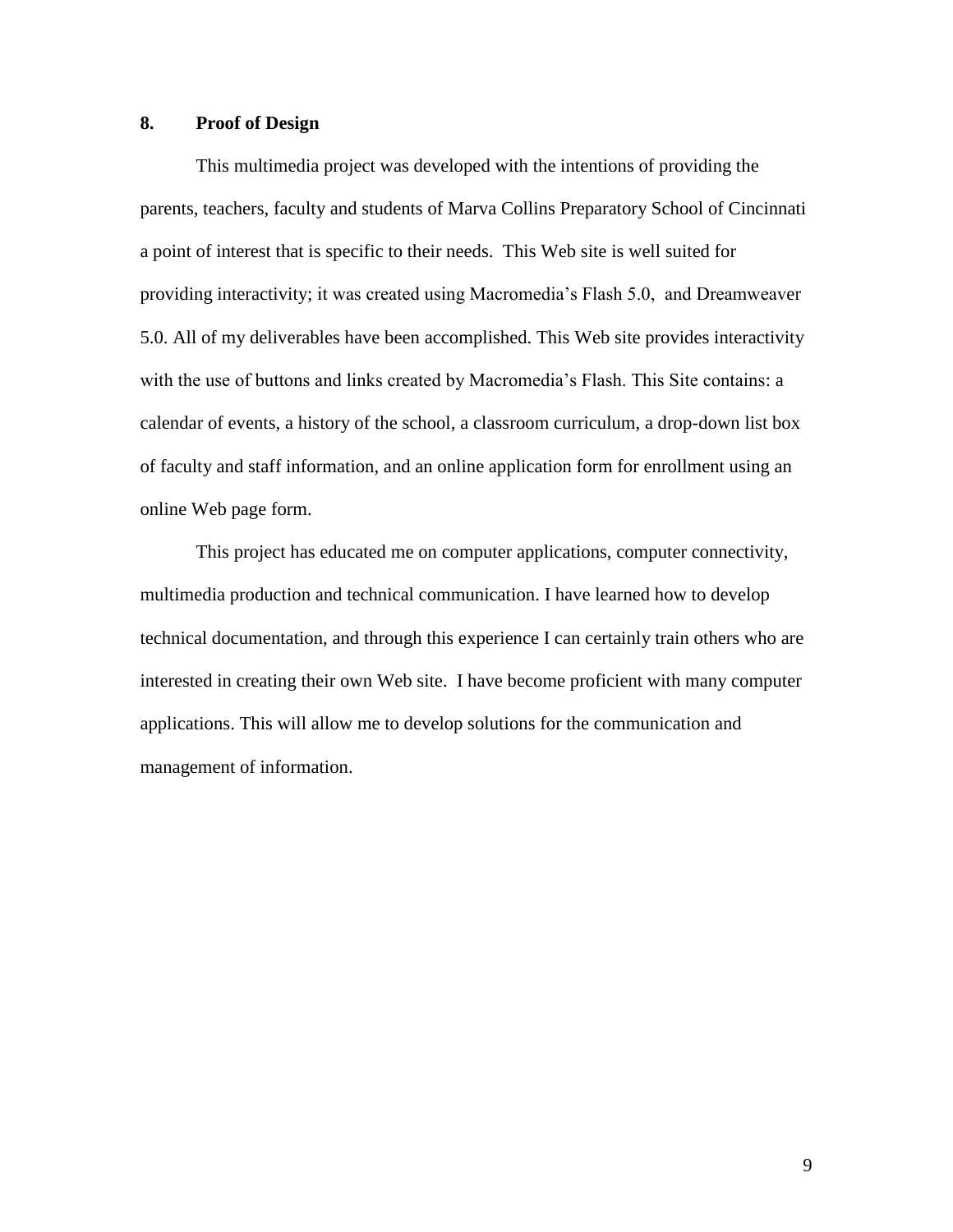#### **9. Conclusions and Recommendations**

This site has been a labor of love for the past year. I have made many mistakes along the path to completing this project, but with those mistakes came tremendous learning opportunities. I have learned that when developing a Web site it is important to first asses the scope of the project. Make certain that you or your team members have understood and answered all the pertinent questions about scope. What may appear to be insignificant questions may turn out to be an issue determining whether you successfully complete the project. Keep a notebook with questions, answers, and comments from the client.

I recommend considering these questions when developing a Web project:

- 1. What is the purpose of this site?
- 2. Is the site intended to advertise a business or a single project?
- 3. Do you want the appearance of the site be in a formal or an informal format?
- 4. Who is your target audience (users, viewers, or readers)?
- 5. What message do you want visitors to get from this site?
- 6. What are goals and objectives for the site?

Successful Web sites take planning, time, and thought. It is important to obtain as much information as possible before you begin its design (6).

Further considerations for this site will include getting the Children of Marva Collins involved in updating the information contained within this site. My vision is to see each classroom develop their individual Web page and upload it onto the site.